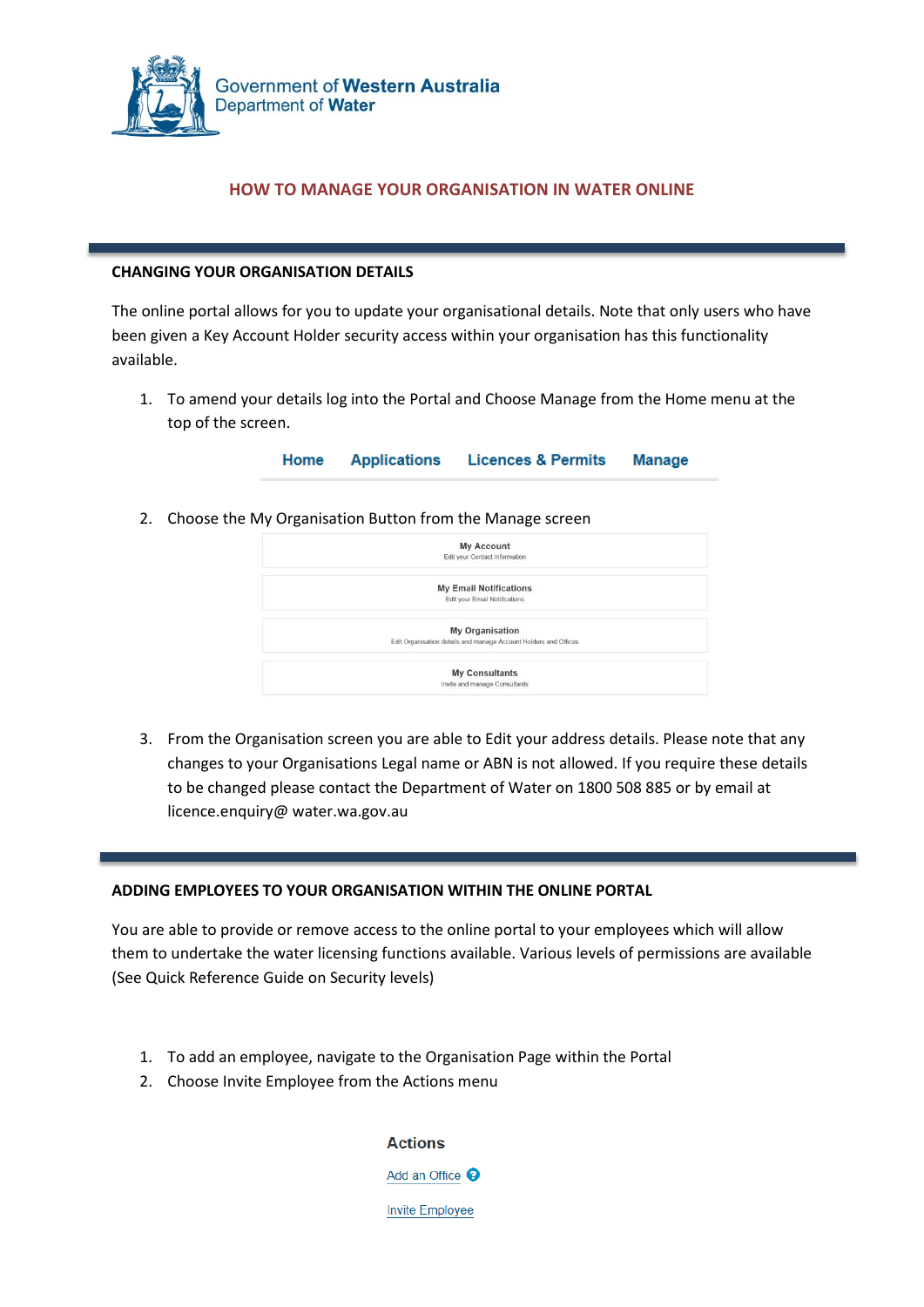

- 3. Enter the employees First Name and Last name and contact email address
- 4. Select the level of access you wish to provide the Employee

| <b>Invite Employee</b> |                |                                         |                      |                         |  |
|------------------------|----------------|-----------------------------------------|----------------------|-------------------------|--|
| <b>First Name</b>      |                |                                         |                      |                         |  |
| <b>Last Name</b>       |                |                                         |                      |                         |  |
|                        | Email          |                                         |                      |                         |  |
| ◉                      | Role           | Key Account Holder                      |                      |                         |  |
|                        |                | <b>Z</b> Licensing                      |                      |                         |  |
|                        |                | Please Select                           | $\blacktriangledown$ |                         |  |
|                        |                |                                         |                      |                         |  |
|                        |                |                                         |                      |                         |  |
|                        | <b>Offices</b> |                                         | $\alpha$             |                         |  |
|                        |                | <b>Available Offices</b>                |                      | <b>Selected Offices</b> |  |
|                        |                | 122 Eileen Ave Pty Ltd<br>Second office | Add All >            |                         |  |
|                        |                | <b>Third Office</b>                     | Add                  |                         |  |
| ⋒                      |                |                                         | < Remove             |                         |  |

- 5. Select which Offices within your Organisation the employee should have access to and select Invite.
- 6. An email notification will now be sent to your Employee inviting them to register on the Portal. They will need to activate their account before they can access your organisation's information.
- 7. A list of Active and Pending Employees can be seen on the Organisation Page. From here you are also able to amend an employee's security level access or delete an employee from your organisation. If you edit the details of an employee they will receive email notification advising them of the change.

| <b>Address Details</b> |                         | <b>Employees</b> |               | <b>Pending Employees</b>  | <b>Offices</b>        |
|------------------------|-------------------------|------------------|---------------|---------------------------|-----------------------|
| <b>Full Name</b>       | Email $\sim$            |                  | <b>Status</b> | <b>Permission</b>         | <b>Actions</b>        |
| <b>Read Test</b>       | Read@Eileenave.com.au   |                  | Active        | <b>Read Only Access</b>   | <b>Edit</b> Delete    |
| Key2 Test              | Key2@Eileenave.com.au   |                  | Active        | <b>Key Account Holder</b> |                       |
| <b>Key Test</b>        | Key@Eileenave.com.au    |                  | Active        | <b>Key Account Holder</b> | <b>Edit</b> Delete    |
| <b>Full Test</b>       | Full@Eileenave.com.au   |                  | Active        | <b>Full Access</b>        | <b>Edit</b> Delete    |
| <b>Entry Test</b>      | entrev@Eileenave.com.au |                  | Active        | <b>Entry Level Access</b> | <b>Delete</b><br>Edit |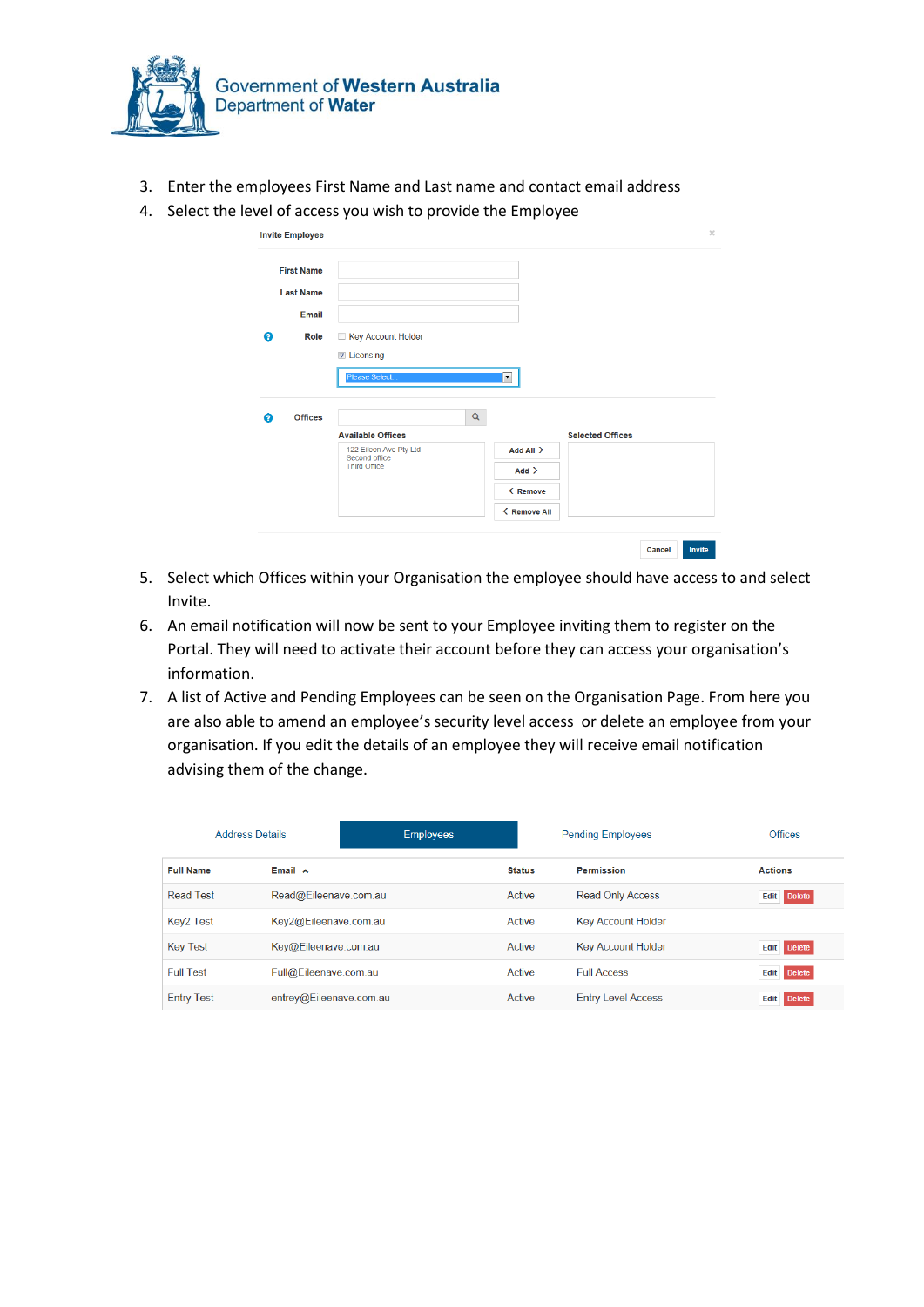

### **SETTING UP DIFFERENT OFFICES OF YOUR ORGANISATION**

You are able to set up different Office locations within your Organisation and to assign people to have access only to those Office licensing details. You are also able to assign Licence applications to specific Office locations.

- 1. To Add an office navigate to the Organisation Page and choose Add Office from the Action menu
- **Actions** Add an Office<sup>O</sup> **Invite Employee**

Regional offices for your organisation can be added to the portal through this option

2. Complete the contact details for the office and choose Save

| Office Name<br><b>Contact Name</b><br><b>Contact Number</b><br><b>Contact Email</b><br>Physical<br><b>Address Type</b><br>×<br>໑<br><b>Address Line 1</b><br><b>Address Line 2</b><br><b>Address Line 3</b><br>Australia | $\times$ |
|--------------------------------------------------------------------------------------------------------------------------------------------------------------------------------------------------------------------------|----------|
|                                                                                                                                                                                                                          |          |
|                                                                                                                                                                                                                          |          |
| ٠<br>Country                                                                                                                                                                                                             |          |

- 
- 3. When Submitting Licence applications you will be required to choose an Office to assign the application to. This will ensure that only employees with access to a particular office can view the relevant applications.

| <b>Contact Office</b><br><b>Search</b><br><b>Select</b> | <b>Third Office</b>                            | $\alpha$<br>ℯ<br>$\overline{\phantom{a}}$ |                                                                    |  |
|---------------------------------------------------------|------------------------------------------------|-------------------------------------------|--------------------------------------------------------------------|--|
| <b>Address</b>                                          | 100 Subiaco Rd<br>Subiaco WA 6008<br>Australia | <b>Contact Details</b>                    | <b>Steve</b><br><b>Third Office</b><br>9000 9000<br>Steve@mail.com |  |
|                                                         |                                                | <b>Submit Application</b>                 |                                                                    |  |

#### **ALLOWING A CONSULTANT TO WORK ON YOUR BEHALF**

The Online Portal allows for you to provide access to external parties or consultants to undertake work on your behalf.

1. To add a consultant to your Water Online Account choose My Consultants from the manage page.

| <b>My Account</b>                                                |
|------------------------------------------------------------------|
| <b>Edit your Contact Information</b>                             |
| <b>My Email Notifications</b>                                    |
| <b>Edit your Email Notifications</b>                             |
| <b>My Organisation</b>                                           |
| Edit Organisation details and manage Account Holders and Offices |
| <b>My Consultants</b>                                            |
| Invite and manage Consultants                                    |
|                                                                  |